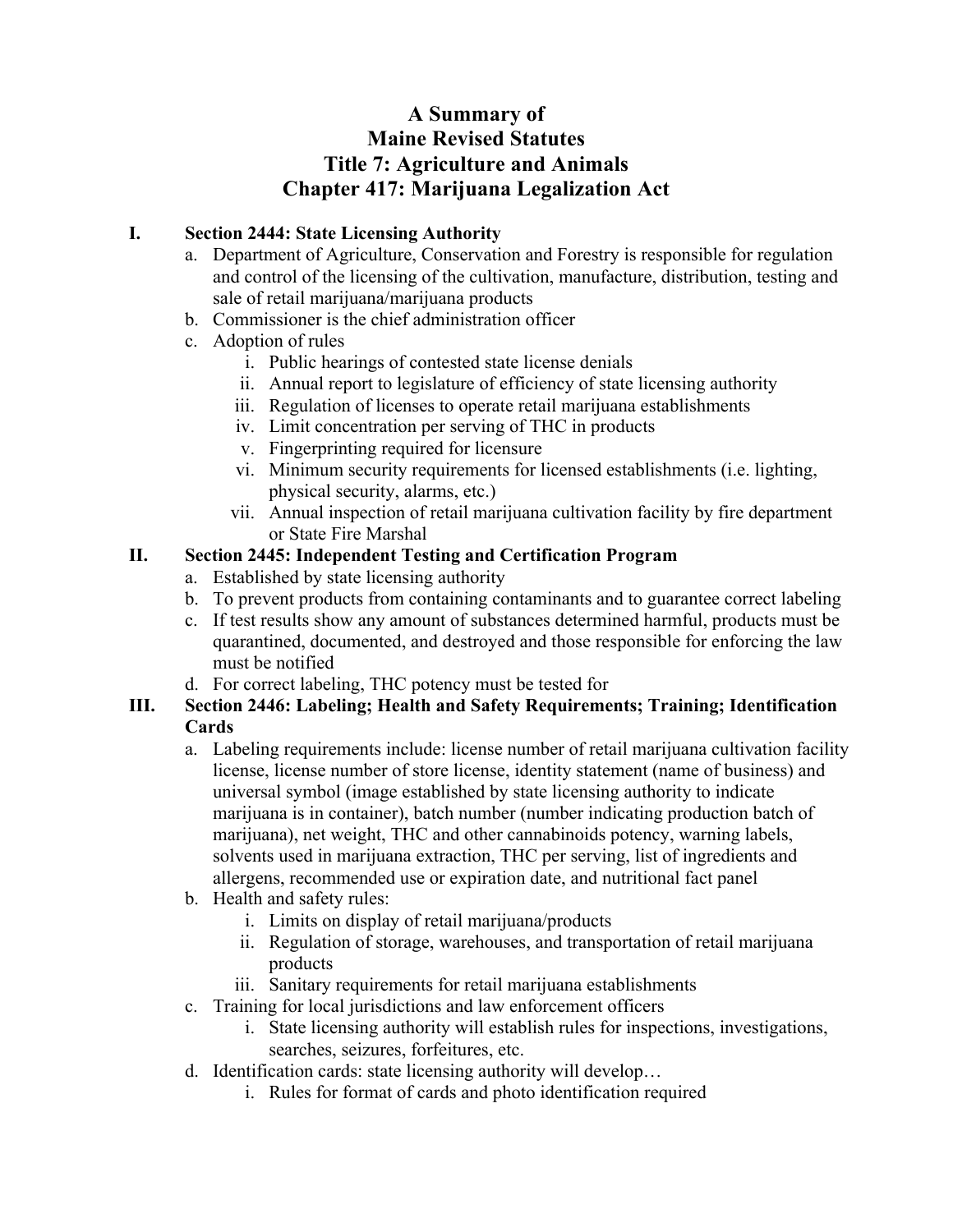ii. procedures for license renewals, reinstatements, initial licenses, and payments of fees

# **IV. Section 2447: License Application and Issuance**

- a. Applications must be made to state licensing authority which can issue a license and license is conditioned upon municipal approval; applicants cannot operate retail establishment or social club without licensing authority and municipal approval
	- i. If municipal approval is not received one year from date of state licensing approval, the license expires and cannot be renewed
	- ii. State licensing authority will revoke license if application is not approved by municipality
- b. Qualifications for licensure as retail marijuana establishment or marijuana social club:
	- i. At least 21 years old
	- ii. Cannot have been convicted of disqualifying drug offense
	- iii. Cannot be a person who has had a previous license for retail marijuana establishment or marijuana social club revoked
	- iv. A sheriff, deputy sheriff, police officer, prosecuting officer, or an officer or employee of the state licensing authority or a municipality is not eligible
	- v. First priority must be given to caregivers who have been continuously registered with the DHHS in accordance with the Maine Medical Use of Marijuana Act or persons who have experience serving as a principal officer or board member of a nonprofit medical dispensary registered with DHHS
	- vi. State licensing authority will develop rules for a streamlined application process for registered caregivers and principal officers or board members of dispensaries registered with DHHS
- c. Investigation of qualifications:
	- i. State licensing authority and municipality may have access to criminal history records and if they consider these, then they must also consider any information provided by the applicant about their criminal history records
	- ii. When filing an application for a license, an applicant must submit a set of fingerprints and personal history information about the applicant's qualifications for license
		- 1. The state licensing authority will submit the fingerprints and the municipality can forward the fingerprints to the State Bureau of Investigation. The state licensing authority shall forward the fingerprints to the FBI to conduct a federal criminal history record check
- d. Applications; issuance the following provisions apply for applications for and issuance of retail marijuana social club license:
	- i. An applicant shall file an application as required by the state licensing authority and the application fee
	- ii. An applicant can apply for and be granted more than one type of license but a person licensed as a retail marijuana testing facility may not hold any other retail marijuana establishment license; those who have held registration for 2 years must be given priority in the granting of licenses
	- iii. The state licensing authority shall issue or renew a license to operate a retail marijuana establishment or social club to an applicant who meets the requirements of the licensing authority (including a review of the site plan,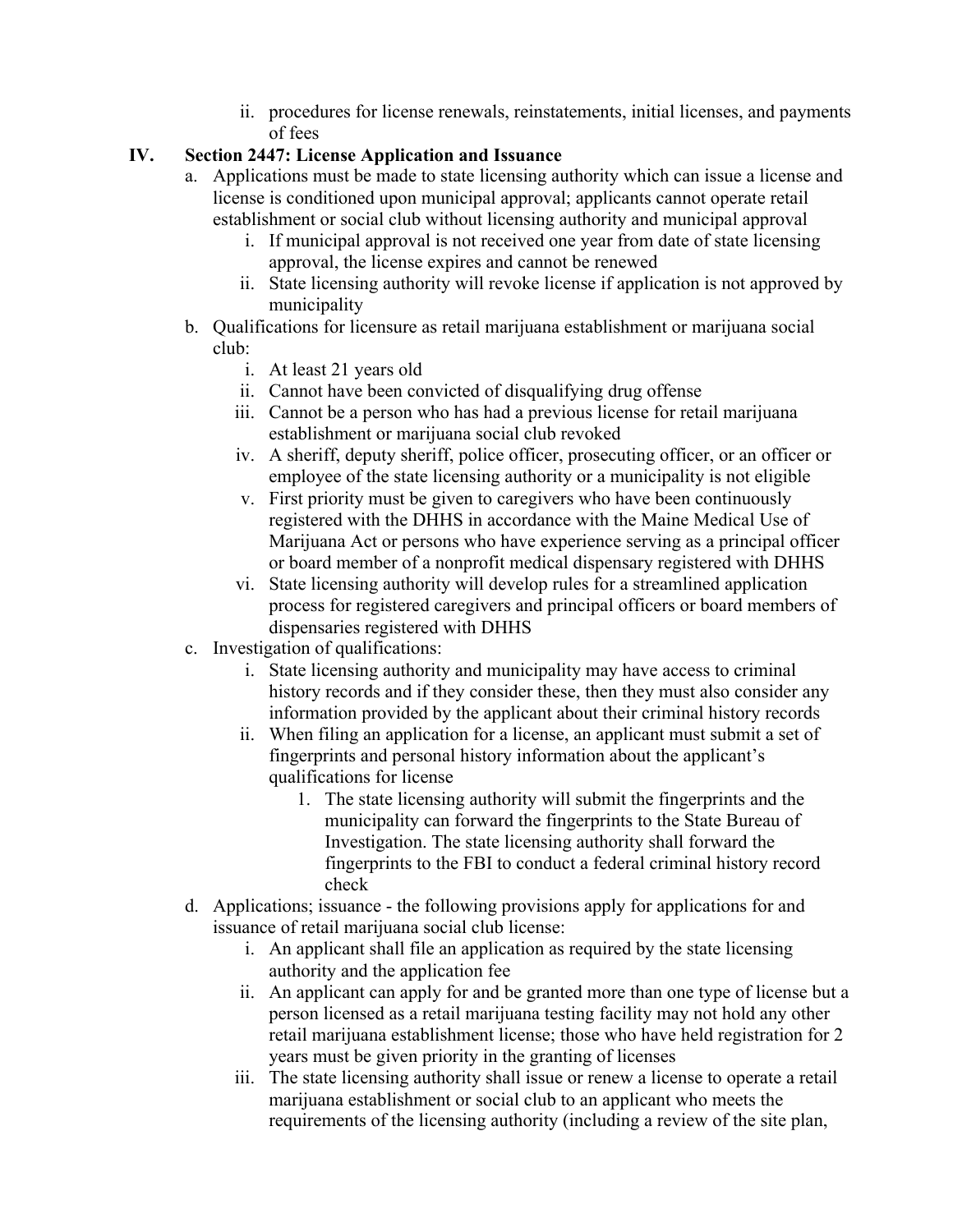operating plan and relevant experience in the marijuana industry within 90 days of the application), unless:

- 1. The applicant is not in compliance with the section or rules adopted by the state licensing authority
- 2. The municipality notifies the state licensing authority that the applicant is not in compliance with an ordinance, rule or regulation at the time of the application
- 3. The number of retail marijuana establishments or retail marijuana social clubs allowed in the municipality is limited by local ordinance or is limited by subsection 7 and the maximum number have already been licensed
- iv. If a greater number of applicants are received to operate a retail marijuana store in a municipality than are allowed by that municipality under subsection 4, then the state licensing authority shall consider input from the municipality as to the municipality's preferences for licensure and within 180 days of the first application shall issue the maximum number of applicable licenses
- v. The state licensing authority cannot grant a license to a licensee to operate the same type of retail marijuana establishment if it would prevent another eligible applicant from receiving a license.
- e. Limits on the number of marijuana stores: the state licensing authority cannot limit the number of retail marijuana stores but a municipality can regulate the number of stores and the location and operation of retail marijuana establishments and social clubs and can prohibit their operation within its jurisdiction
- f. Limits on retail marijuana cultivation- the state licensing authority may establish limitations upon retail marijuana cultivation through one or more of the following methods:
	- i. Placing/modifying a limit on the number of licenses that it issues by class or overall while considering the reasonable availability of new licenses after a limit is set
	- ii. Placing/modifying a limit on the amount of production permitted by a retail marijuana cultivation facility license upon some reasonable metric
- g. Limitation on retail marijuana cultivation facility size: the space approved for marijuana cultivation at retail cultivation facilities is limited to 800,000 square feet of plant canopy unless the state licensing authority makes an exception to ensure an adequate supply throughout the state
	- i. Applicant must communicate the size category of the licensed facility and and the amount of actual canopy space
	- ii. The state licensing authority will license 2 types of retail marijuana cultivation facilities:
		- 1. 3,000 square feet or less of plant canopy and
		- 2. more than 3,000 square feet of plant canopy
- h. Restrictions on applications for licenses: the state licensing authority may not approve an application for the issuance of a license…
- i. If the application concerns a location that is the same or within 1,000 feet of a location for which within 2 years before the application the state licensing authority denied a similar application due to the nature of, use of, or other concern about the location.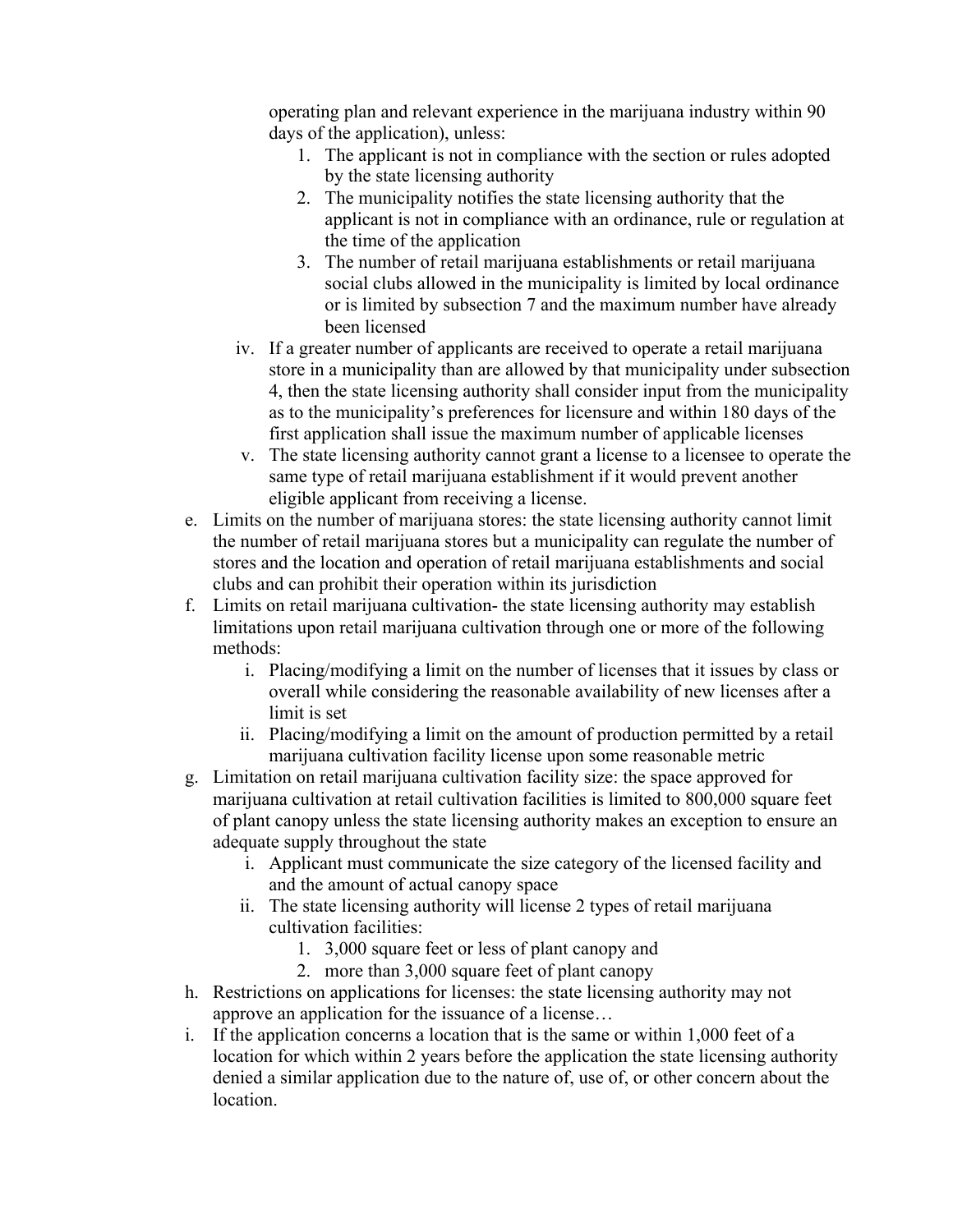j. Until it is established that the applicant is in or will be entitled to possession of the licensed premises for which the application is made

## **V. Section 2448: Classes of Licenses; License Provisions**

- a. The state licensing authority may issue license from one or more of the following classes:
	- i. Retail marijuana store license,
	- ii. Retail marijuana cultivation facility license,
	- iii. Retail marijuana products and manufacturing facility license,
	- iv. Retail marijuana testing facility license,
	- v. Retail marijuana social club license, and
	- vi. Occupational licenses and registrations for owners, managers, operators, employees, contractors, and other support staff employed at or having access to restricted areas of the licensed premises
- b. License to collect tax: a retail marijuana store licensee or retail marijuana social club licensee shall collect sales tax on all retail sales made at the store or social club
- c. The following provisions govern a retail marijuana store license:
	- i. It may sell only retail marijuana, retail marijuana products, marijuana accessories, non-consumable products like apparel and marijuana related productions but is prohibited from selling or giving away any consumable products including cigarettes, alcohols, and edible products that do not contain marijuana (baked goods, sodas, candies).
	- ii. A retail marijuana store licensee shall track all of its retail marijuana/products from their transfer from the cultivation facility to their point of sale
	- iii. All retail marijuana/marijuana products shall be packaged and labeled as required by the rules of the state licensing authority
	- iv. A person must be 21 years of age or older to make a purchase in a retail marijuana store Prior to initiating the sale, the employee must check ID
	- v. The state licensing authority must adopt rules to prevent marketing and advertising that are likely to reach persons under 21 years of age
	- vi. A magazine whose primary focus is marijuana or marijuana business may be sold only in a retail marijuana store or behind the counter where persons 21 years of age are present.
	- vii. Retail marijuana products cannot contain additive designed to make the product more appealing to children
	- viii. Sales of retail marijuana and retail marijuana products are not exempt from sales tax
	- ix. Nothing in this act can limit a law enforcement agency from investigating unlawful activity in relation to a retail marijuana establishment or social club
- d. Provisions for retail marijuana cultivation facility license:
	- i. A retail marijuana cultivation facility license is permitted to cultivate retail marijuana for sale and distribution only to licensed retail marijuana stores, manufacturing facilities, and other retail cultivation facilities or social clubs
	- ii. A retail marijuana cultivation facility may have a retail marijuana store located on the same premises as the retail marijuana cultivation facility as long as it meets all requirements of the state licensing authority and the municipality. A retail store located on the licensed premises of the cultivation facility does not count against any municipality limits on the number of marijuana retail stores.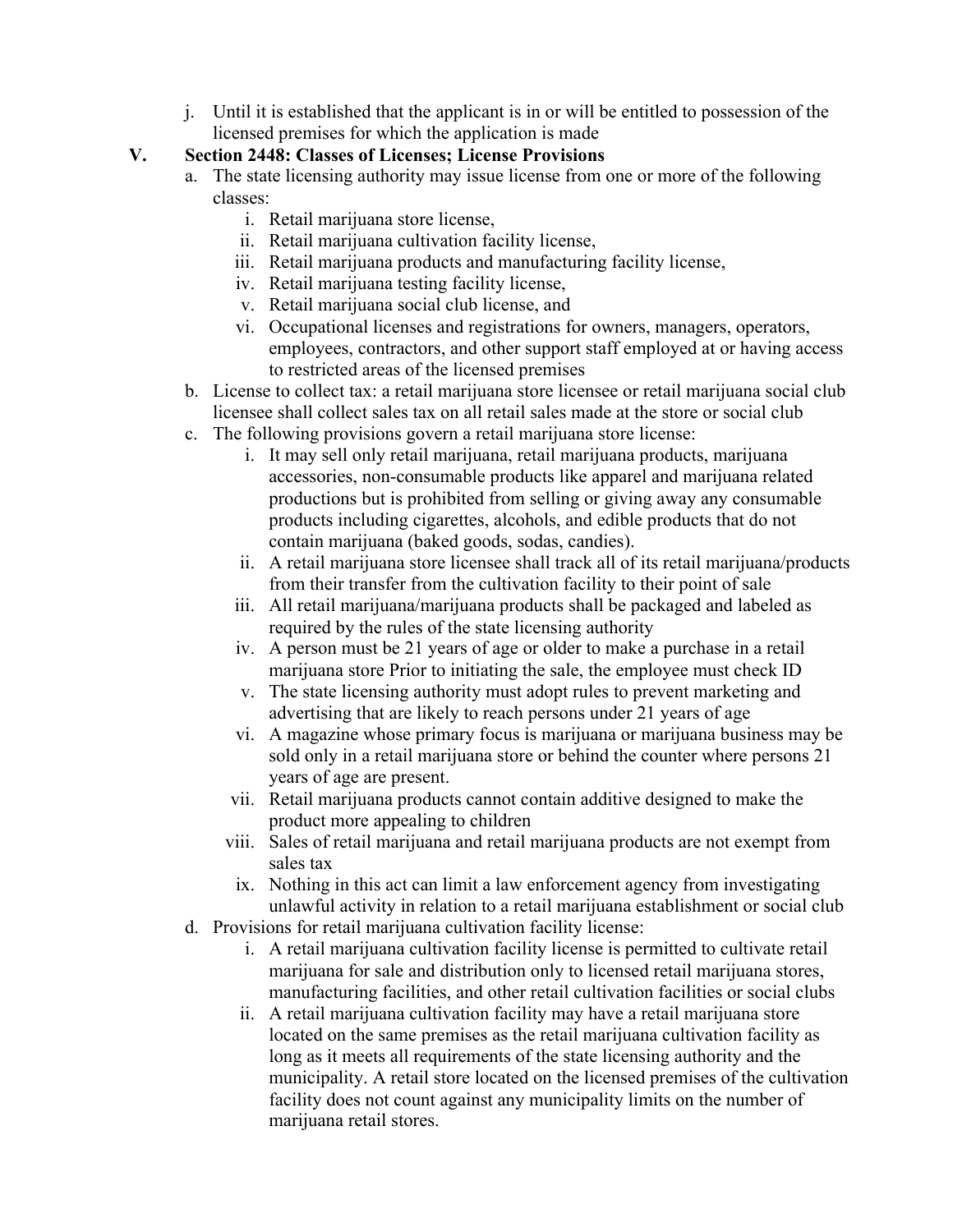- iii. A retail cultivation facility shall track the marijuana it cultivates from seed to wholesale purchase
- iv. A retail marijuana cultivation facility may provide a sample of its products to a retail marijuana testing facility for testing and research purposes
- v. Retail marijuana may be transported between a licensed retail marijuana cultivation facility and retail marijuana stores, other retail marijuana cultivation facilities, retail manufacturing testing facilities, social clubs and retail testing facilities
- vi. Provisions for retail marijuana products manufacturing facility license: A retail marijuana products manufacturing facility may cultivate its own retail marijuana if it obtains a retail marijuana cultivation license or it may purchase retail marijuana from a licensed cultivation facility. A retail marijuana products manufacturing facility licensee shall track all of its retail marijuana.
- vii. Retail marijuana must be prepared on licensed premises used exclusively for the manufacture and preparation of retail marijuana/products
- viii. All licensed premises must meet the sanitary standards
- ix. Retail marijuana products must be packaged, sealed, and conspicuously labeled
- x. A retail marijuana products manufacturing facility licensee may provide a sample of the licensee's products to a licensed retail marijuana testing facility
- xi. Nothing in this chapter is meant to limit law enforcement agency's ability to investigate unlawful activity in relation to a retail marijuana establishment
- e. Provisions on retail marijuana testing facility license:
	- i. A retail marijuana testing facility license may be issued to a person who performs testing and research on retail marijuana and the state licensing authority shall adopt rules related to acceptable testing and research practices.
	- ii. A person interested in a retail marijuana testing facility license from the state licensing authority may not have any interest in a registered dispensary, a registered caregiver, a licensed retail marijuana store, social club, cultivation facility or manufacturing facility.
	- iii. Provisions on retail marijuana social club license: A licensed retail social club may only sell marijuana, retail marijuana products, marijuana accessories, non-consumable products like apparel, marijuana-related products and edibles that do not contain marijuana like sodas, candies and baked goods, but may not sell cigarettes or alcohol. All retail marijuana/marijuana products may not be taken off the premises.
	- iv. A retail marijuana social club shall track all its retail marijuana and retail marijuana products
	- v. Employees must check ID before allowing a person on the premises to prevent those younger than 21
	- vi. The state licensing authority will develop rules that prohibit certain marketing and advertising that would likely reach those under 21 years of age
- f. Inspection of books and records
	- i. Each licensee is required to keep a complete set of all records necessary to show fully the business transactions and these records must be open for inspection by state licensing authority during all business hours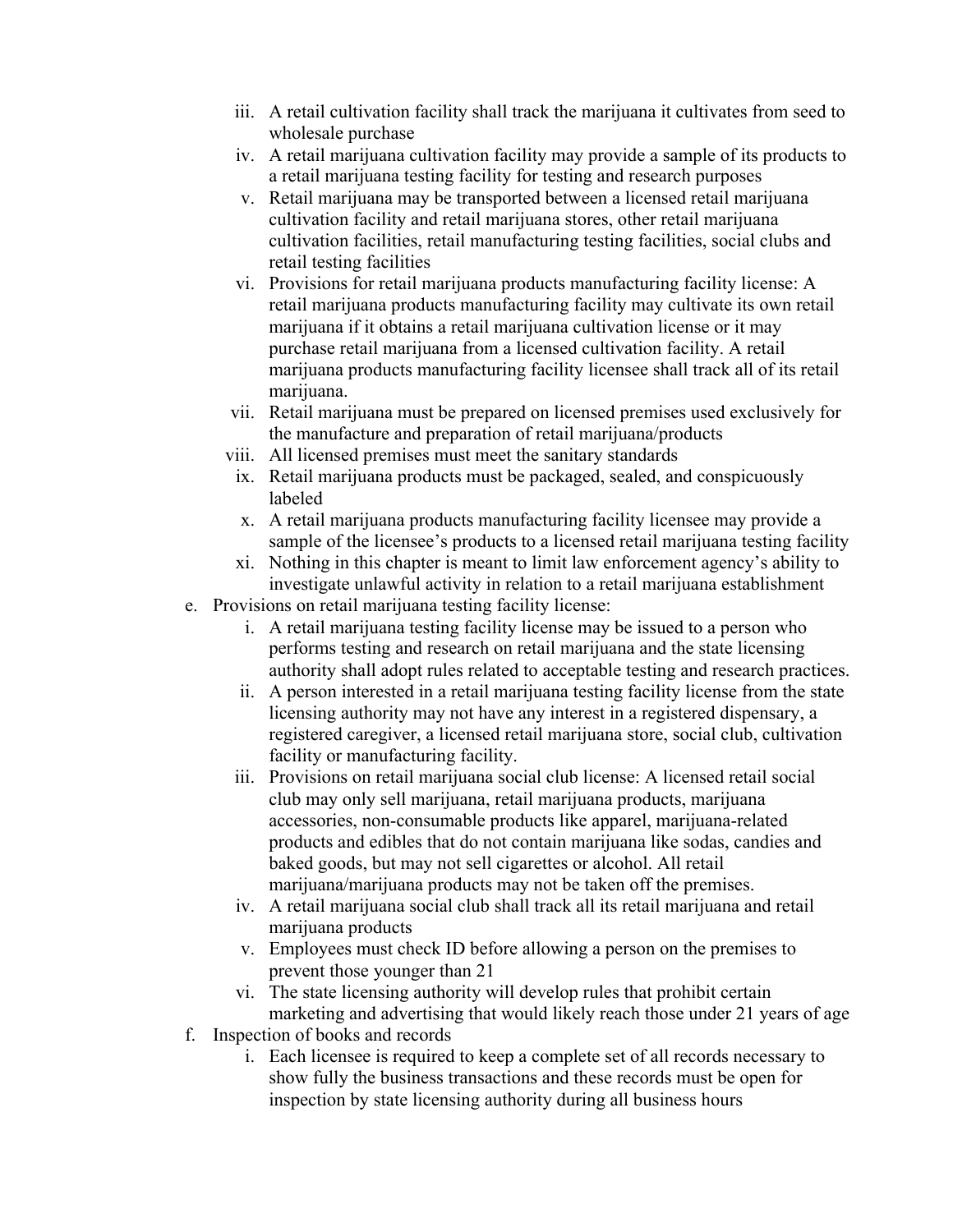- ii. The licensed premises where retail marijuana products are stored, cultivated, sold, dispensed or tested are also subject to inspection by the state or the municipality in which they are located and by investigators of the state or municipality during all business hours
- g. Pricing: state licensing authority does not have power to fix prices for products
- h. License fees: state licensing authority will determine the revenue needed to set up licensing and enforcement operations of the department and set the fees applicable
- i. License terms: all licenses are effective for one year from date of issuance
- j. License renewal:
	- i. upon receipt of an application for renewal of an existing license, the state licensing authority shall submit a copy to the municipality to determine whether the applicant complies with all local restrictions on renewal of licenses
	- ii. The state licensing authority may extend the expiration date of the license and accept a late application for renewal as long as the applicant has filed a timely renewal application with the municipality.
	- iii. The state licensing authority or the municipality may waive the requirement that the applicant apply for a license renewal 30 days prior to the date of expiration
	- iv. Denial of license: state licensing authority may deny approval of a license application and inform the applicant of the basis for denial and their right to appeal it in a hearing
	- v. Disciplinary actions: state licensing authority has the authority, after investigation and the opportunity for a public hearing where the licensee may be heard, to fine a licensee or suspend or revoke their license for a violation
	- vi. A variety of disciplinary provisions apply to the disposition of unauthorized retail marijuana or retail marijuana products

## **VI. Section 2449: Local Licensing**

- a. Municipality may regulate retail marijuana establishments and retail marijuana social clubs
	- i. Municipalities can regulate the location and operation of retail marijuana establishments and social clubs
	- ii. Municipalities can adopt and enforce regulations for retail marijuana establishments and social clubs that are at least a restrictive as the provisions of this chapter and any rule adopted pursuant to this chapter
	- iii. Registered voters may call for a vote on any regulations adopted by municipal legislative body
- b. Municipal approval is required
	- i. a retail marijuana establishment and retail marijuana social club may not operate until it is licensed by the state licensing authority and approved by the municipality in which it is located
- c. Notice and portion of fee must be given to municipality
	- i. The state licensing authority shall, within 7 business days of receiving an application for licensing for retail marijuana establishment or retail marijuana social club, provide a copy of the application and 50% of the licensing fee to the municipality in which the establishment or club is to be located
	- ii. The municipality shall determine whether the application complies with the local land use ordinance and any other restrictions on time, place, manner and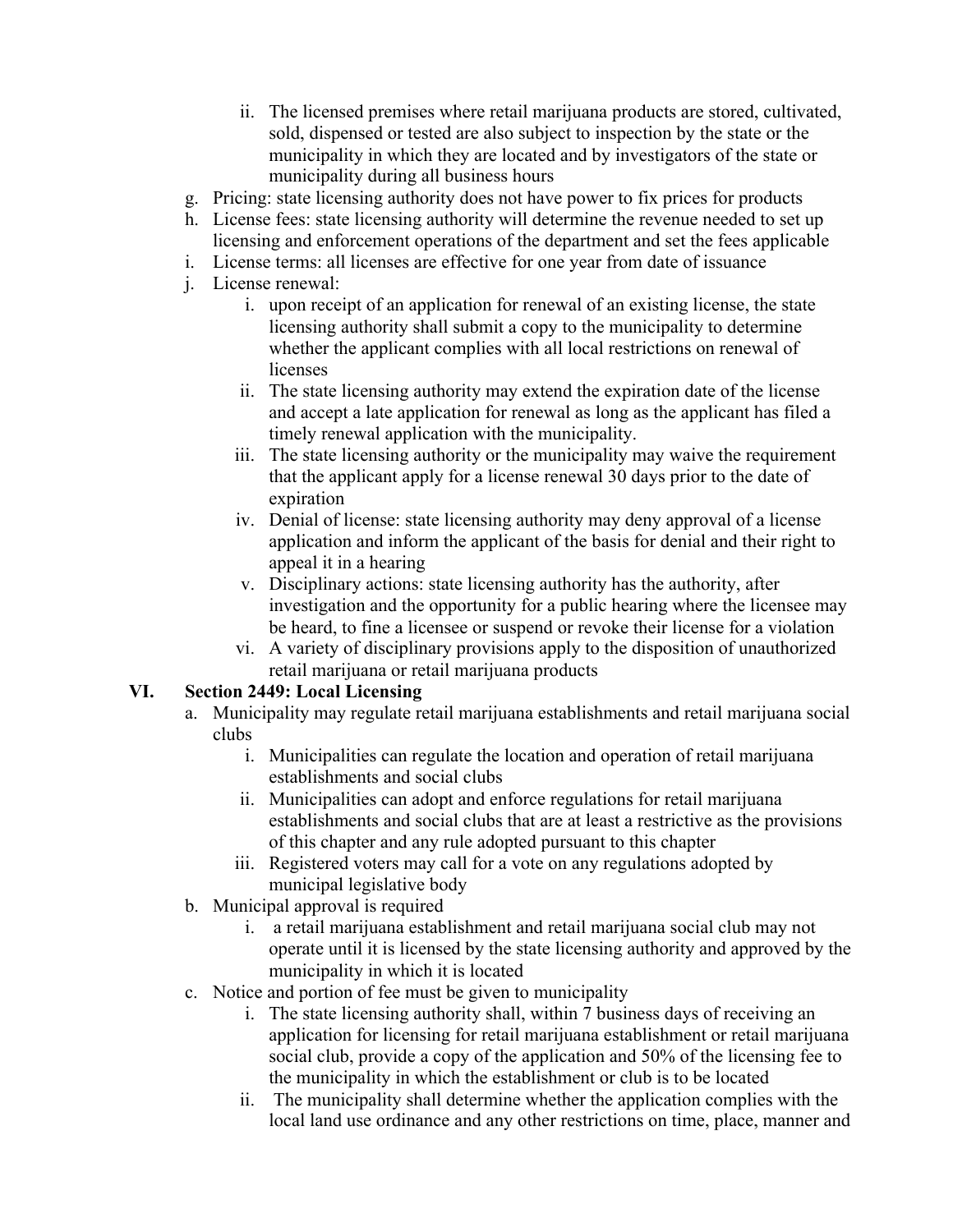the number of marijuana businesses within the municipality and inform the state licensing authority whether the application complies with these local ordinances and restrictions

- d. The municipality may impose a licensing requirement
	- i. May or may not impose separate local licensing requirement as part of restrictions
	- ii. Must notify state licensing authority that it approves or denies each application within 14 days of receiving it
- e. Public hearing notice provisions:
	- i. If a municipality issues local licenses for a retail marijuana establishment or retail marijuana social club, a public hearing on the application may be scheduled. If the municipality schedules such a hearing, it shall post and publish public notice of the hearing not less than 10 days prior to the hearing in the county newspaper and on a sign on the premises identified by the license.
	- ii. If a municipality does not issue local licenses, the municipality may give public notice of the state application by posting a sign in a conspicuous place on the premises identified in the application and by publication in a county newspaper

## **VII. Section 2450: Transfer of Ownership**

- a. A licensee shall apply for transfer of ownership to the state licensing authority.
- b. Upon receipt of an application for transfer of ownership, the state licensing authority shall, within 7 days, submit a copy of the application to the appropriate municipality to determine whether the transfer complies with any local restriction on transfer of ownership. In determining whether to permit a transfer of ownership, the state licensing authority shall consider only the requirements of this chapter, any rules adopted by the state licensing authority and any other local restrictions.
- c. The municipality may hold a hearing on the application for transfer of ownership as long as it posts a notice of the hearing on the licensed premises and notified the applicant at least 10 days prior.
- d. Any transfer of ownership hearing by the state licensing authority must be held in compliance with the requirements specified for a municipality in this section.

# **VIII. Section 2451: Licensing in General**

- a. Notice of new owner, officer, manager, or employee
	- i. A retail marijuana establishment or retail marijuana social club shall notify the state licensing authority before a new owner, officer, manager or employee begins working and the individual must pass a fingerprint-based criminal history record check as required by the state licensing authority and obtain the required identification card prior to being associated with, managing, owning or working at the establishment or club
- b. A separate and distinct license is required for each specific business or business entity and each geographical locations
- c. At all times, a licensee shall possess and maintain possession of the licensed premises identified in the license by ownership, lease, rental or other arrangement for possession of the premises
- d. A licensee shall conspicuously display the license at all times on the licensed premises